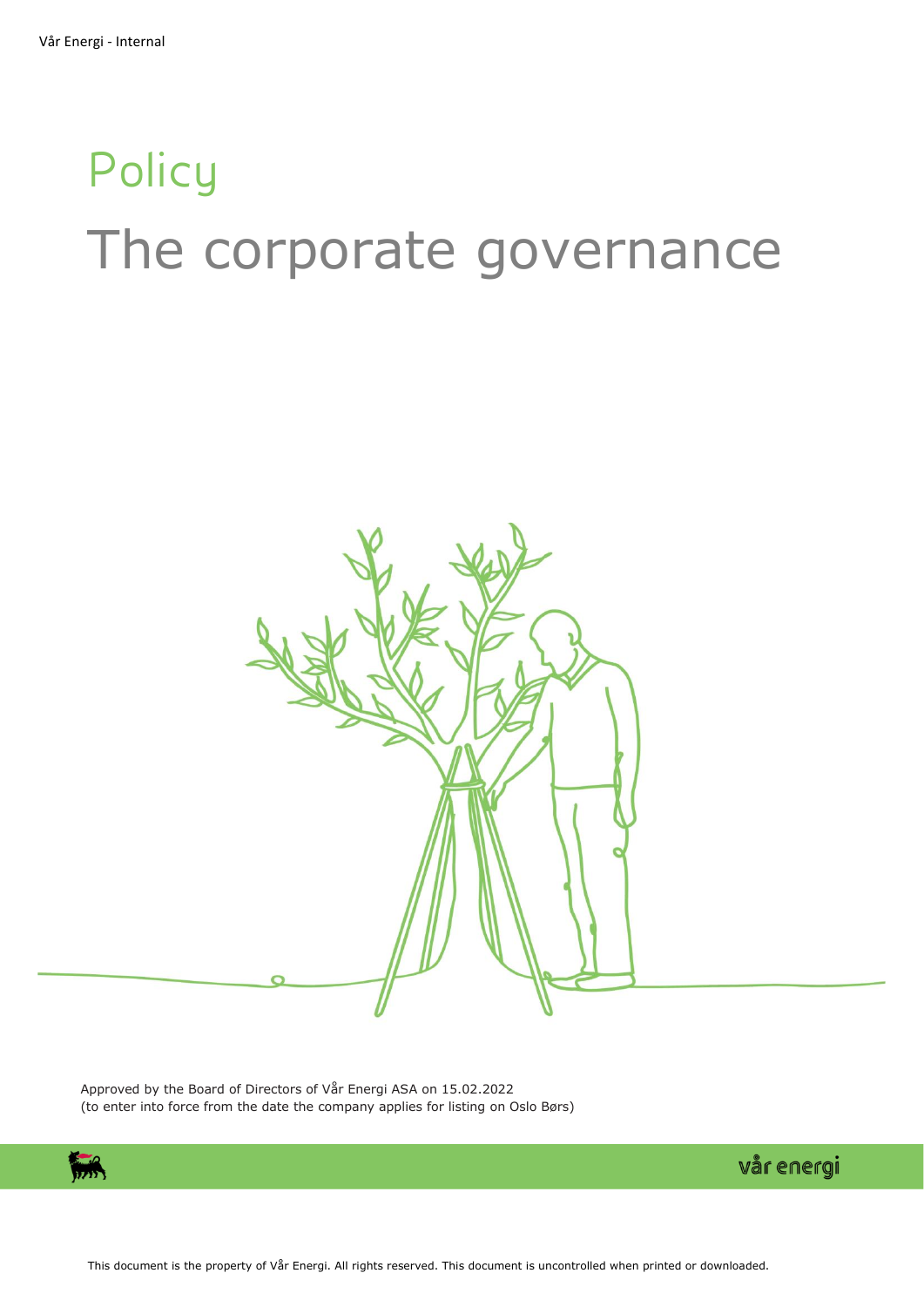| $\mathbf{1}$   | INTRODUCTION TO THE CORPORATE GOVERNANCE POLICY 3 |  |
|----------------|---------------------------------------------------|--|
| 2              |                                                   |  |
| 3              |                                                   |  |
| $\overline{4}$ |                                                   |  |
| 5              |                                                   |  |
| 6              |                                                   |  |
| 7              |                                                   |  |
| 8              |                                                   |  |
| 9              |                                                   |  |
| 10             |                                                   |  |
| 11             |                                                   |  |
| 12             |                                                   |  |
| 13             |                                                   |  |
| 14             |                                                   |  |
| 15             |                                                   |  |
| 16             |                                                   |  |
| 17             |                                                   |  |
| 18             |                                                   |  |
| 19             |                                                   |  |

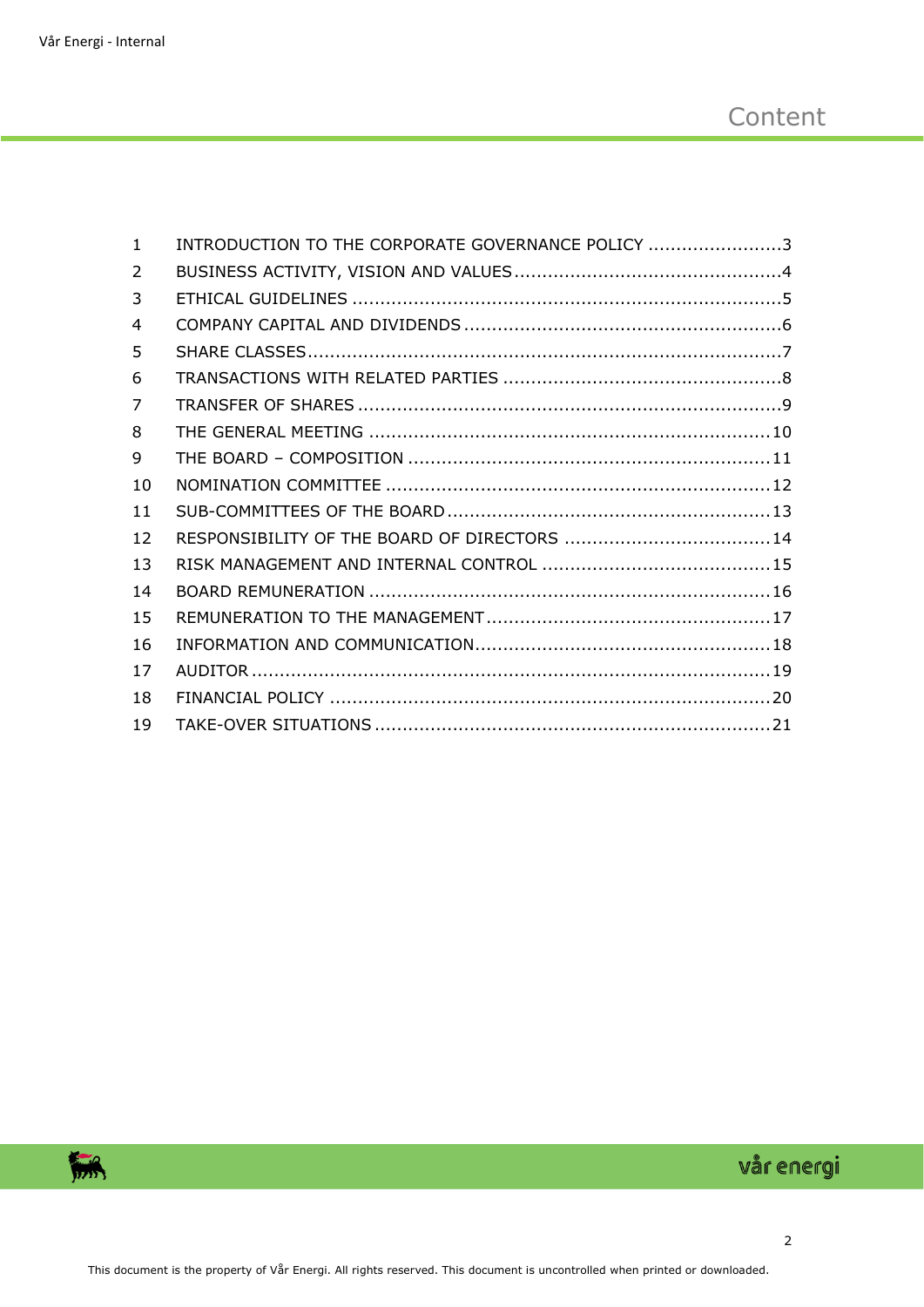## <span id="page-2-0"></span>**1 INTRODUCTION TO THE CORPORATE GOVERNANCE POLICY**

The Board of Directors of Vår Energi ASA (the **Company**) has approved this corporate governance policy document (the **CG Policy**). The GC Policy is giving an overview and is a supplement to the other Policies and Management System Guidelines (MSGs) already implemented by the Company, and / or which have been implemented or amended in connection with the listing of the Company's shares on the Oslo Stock Exchange.

The CG Policy addresses the framework of guidelines and principles regulating the interaction between the Company's shareholders, the Board of Directors (the **Board**), the Chief Executive Officer (the **CEO**) and the Company's executive management team.

The CG Policy is based on the Norwegian Code of Practice for Corporate Governance issued by the Norwegian Corporate Governance Board. The Company will, in accordance with applicable legislation and stock exchange listing rules, provide a report on the Company's corporate governance in the directors' report or in a document that is referred to in the directors' report in connection with its annual financial statements and report.

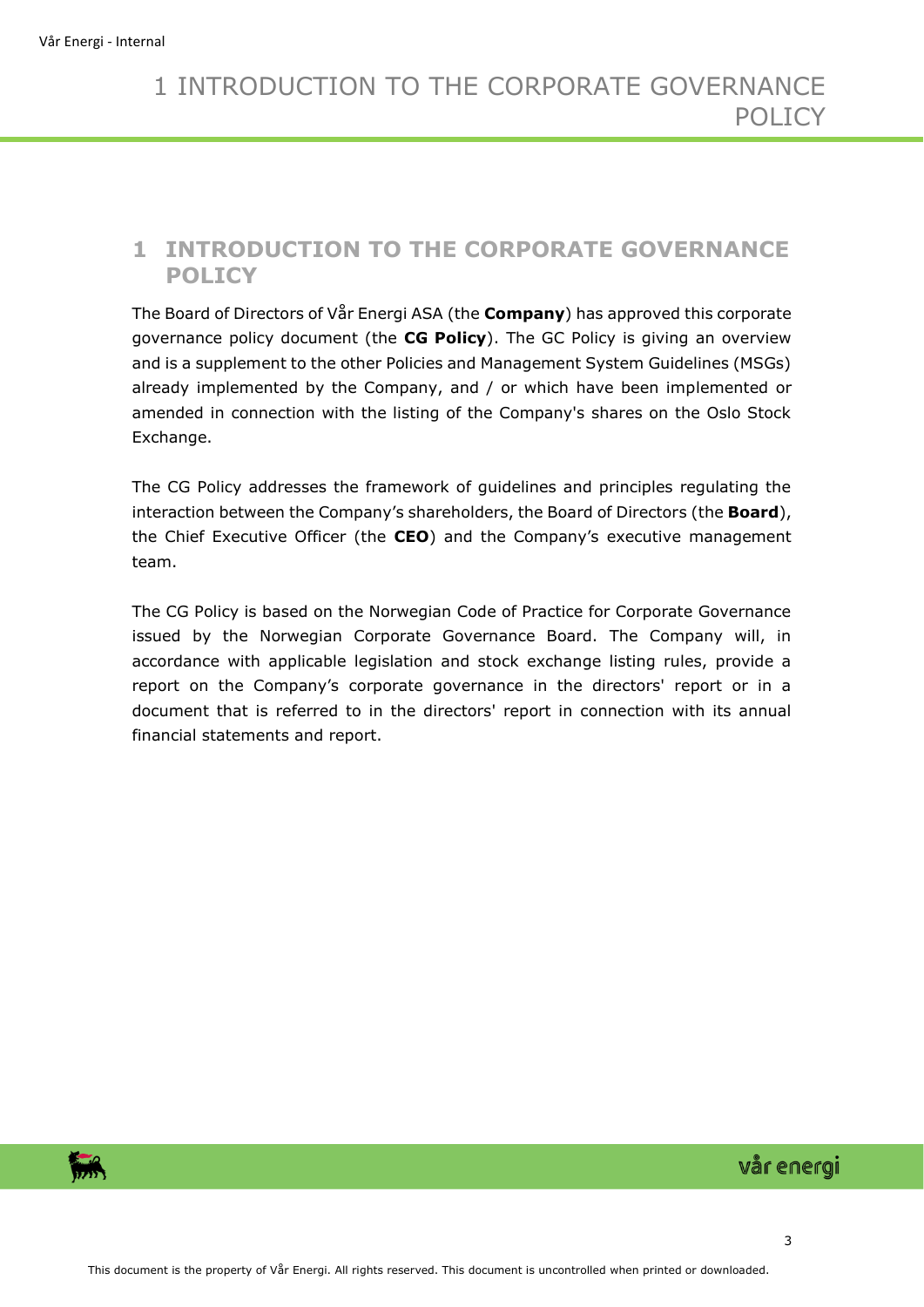## <span id="page-3-0"></span>**2 BUSINESS ACTIVITY, VISION AND VALUES**

Vår Energi ASA is a leading independent upstream oil and gas company on the Norwegian continental shelf (NCS), headquartered outside Stavanger, Norway, and with branch offices in Hammerfest and Oslo.

We are committed to deliver a better future through responsible growth based on over 50 years of NCS operations, a robust and diversified asset portfolio with ongoing development projects, and a strong exploration track record. Our ambition is to be the safest operator on the NCS, the partner of choice, an ESG leader and a net-zero producer (Scope 1 and 2) by 2030.

Our VI VIL values are closely linked to who we are. They aim to support our common direction and reflect the desired behavior in our company. The VI VIL values are at the essence of our identity and beliefs. Our values represent our compass - providing both internal and external direction for our company: Our values should be an integrated part of every decision-making process.

Our values are:

- Vekst (Growth)
- Integritet (Integrity)
- Vinnervilje (Will to win)
- Inspirerende (Inspiring)
- Lagspiller (Team player)

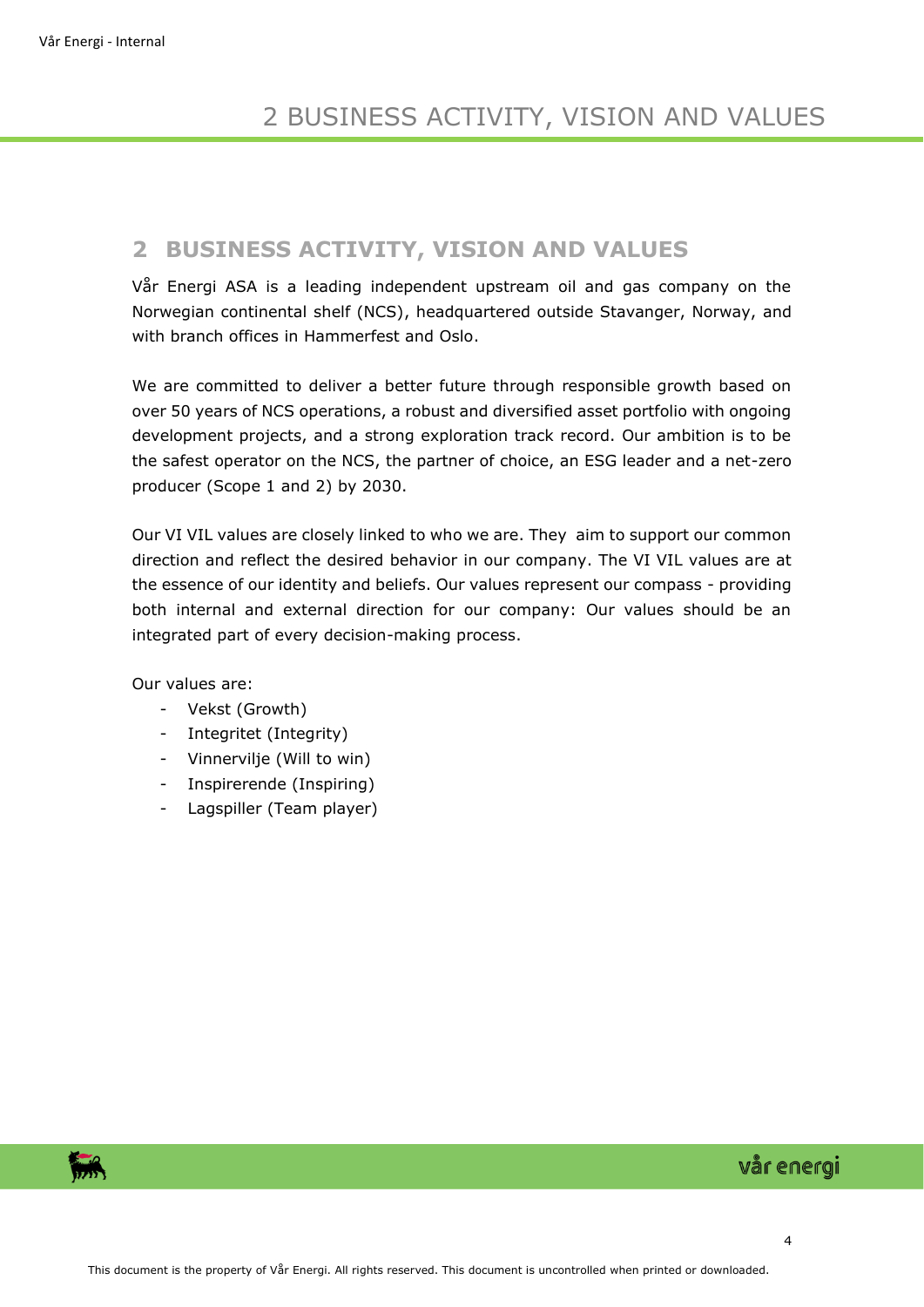## <span id="page-4-0"></span>**3 ETHICAL GUIDELINES**

The Company will maintain high ethical standards in its business concept and relations with partners, customers, suppliers and employees. Reference is made to the Code of Ethics approved by the Board on 16 September 2020. A brief summary of the ethical guidelines are as follows:

- 1. **Integrity:** We carry out our daily activities with responsibility, equity, fairness and good faith, respecting internal and external regulations.
- 2. **Respect and protection of Human Rights**: We operate with respect for human dignity and Human Rights and we require the same commitment from all our partners. We ensure an inclusive work environment that values uniqueness and diversity as fundamental resources for the development of humanity.
- 3. **Transparency**: We are attentive to the needs and expectations of our stakeholders. We are committed to be engage in continuous dialogue with our counterparts, providing them clear, complete and truthful information, being aware that sharing objectives and results is essential to maximize value and reduce business risks.
- 4. **Promotion of development**: We work to support an efficient and sustainable access to energy resources that protects the needs of future generations and respects Human Rights, the environment and society as a whole. We favor an inclusive development that can generate shared and lasting value in all territories in which we operate by working alongside the communities.
- 5. **Operational excellence**: We guarantee the efficiency and integration of our activities, minimizing risks and creating opportunities along the entire value cycle.
- 6. **Innovation**: We believe that innovation is at the basis of personal and business growth. We are committed to acquiring cutting-edge technological skills in order to develop innovative ideas and improve our daily activities, contributing to the progress of civil society by increasing safety and reducing environmental impact.

The above list represents a brief summary of Vår Energi ASA's ethical guidelines. The complete guidelines are compiled in the Code of Ethics, in which all employees are trained regularly. Any breach of ethical guidelines may inflict severe consequences for the Company and any breach may imply consequences for the person in question.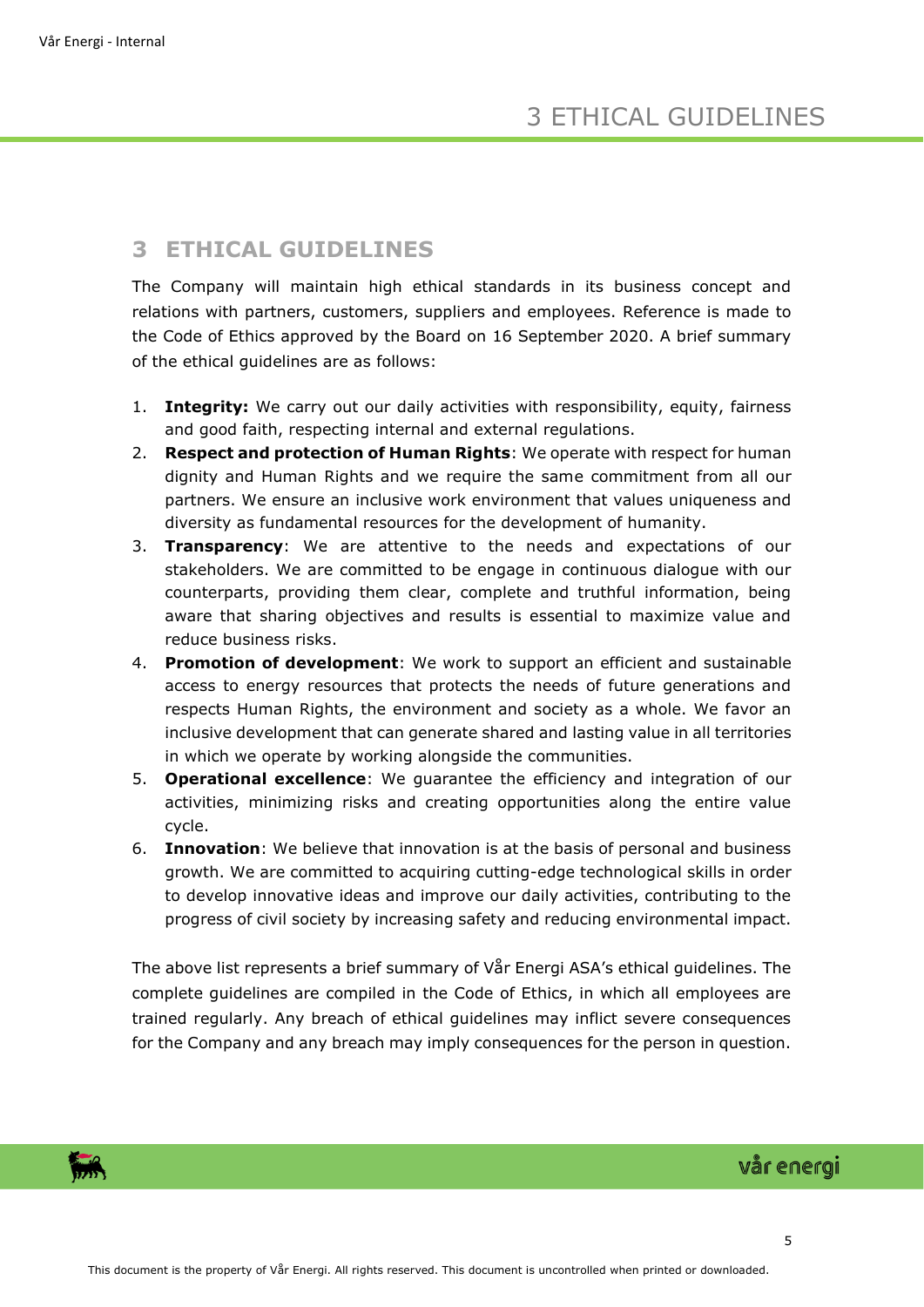## <span id="page-5-0"></span>**4 COMPANY CAPITAL AND DIVIDENDS**

The Board is committed to maintain a satisfactory equity ratio in the Company according to the Company's goals, strategy and risk profile, thereby ensuring that there is an appropriate balance between equity and other sources of financing. The Board will continuously assess the Company's capital requirements related to the Company's strategy and risk profile.

The Company is committed to create long-term value for its shareholders. The Company targets to distribute dividends of around 20-30% of after tax operating cash flow. Dividends will be paid out annually, shortly after the annual general meeting has been held. The dividend will be contingent on the Company's financial position and the business outlook, to ensure that the Company can prudently manage future obligations, business cycles and opportunities for strategic development.

General authorisations for the Board to increase the share capital and to buy own shares will not ordinarily be proposed for periods longer than until the next Annual General Meeting of the Company.

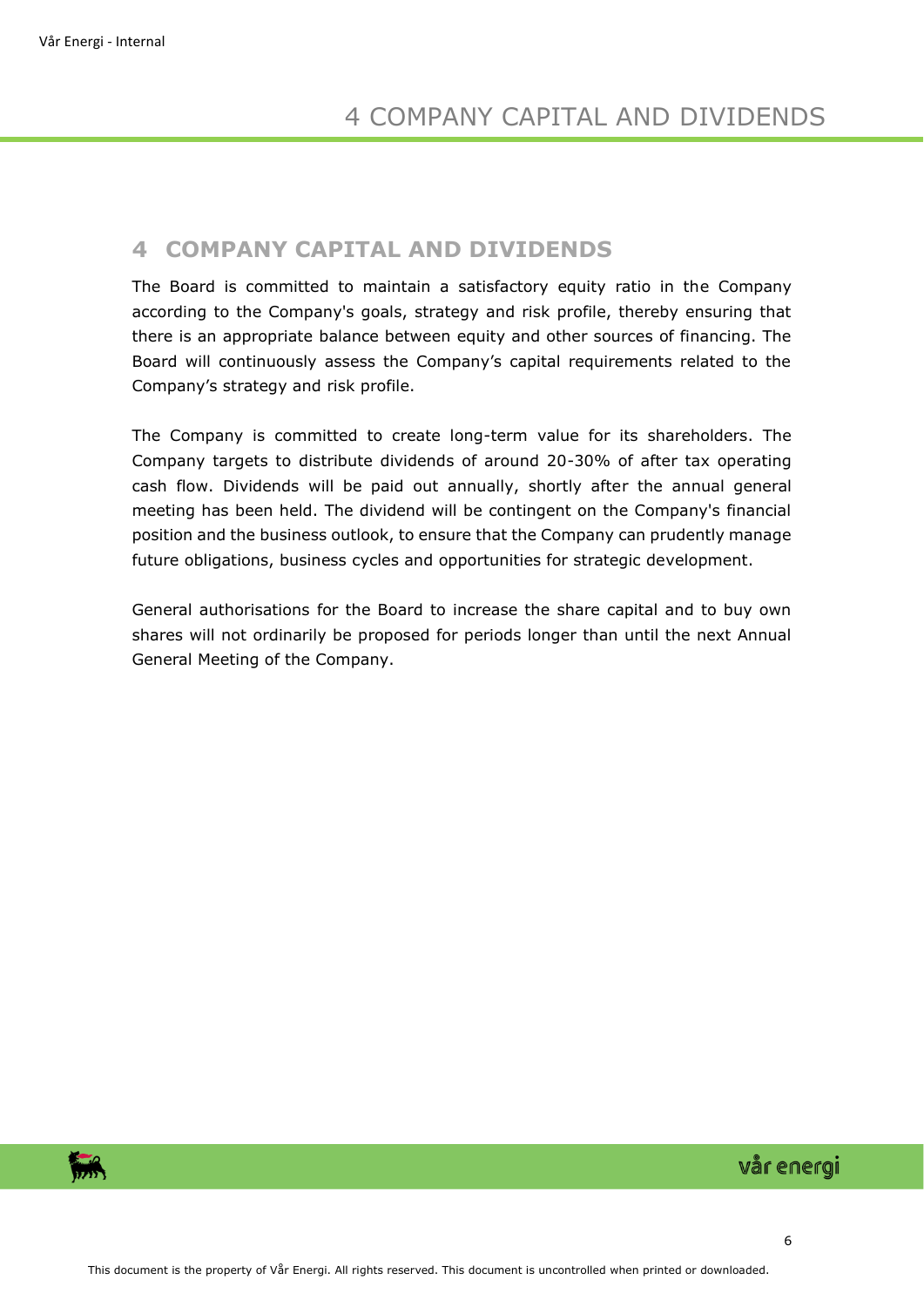## <span id="page-6-0"></span>**5 SHARE CLASSES**

There are two classes of shares in the Company, where one class has certain appointment rights in relation to the board, save for this all shares carry equal rights. The Company emphasise equal treatment of its shareholders.

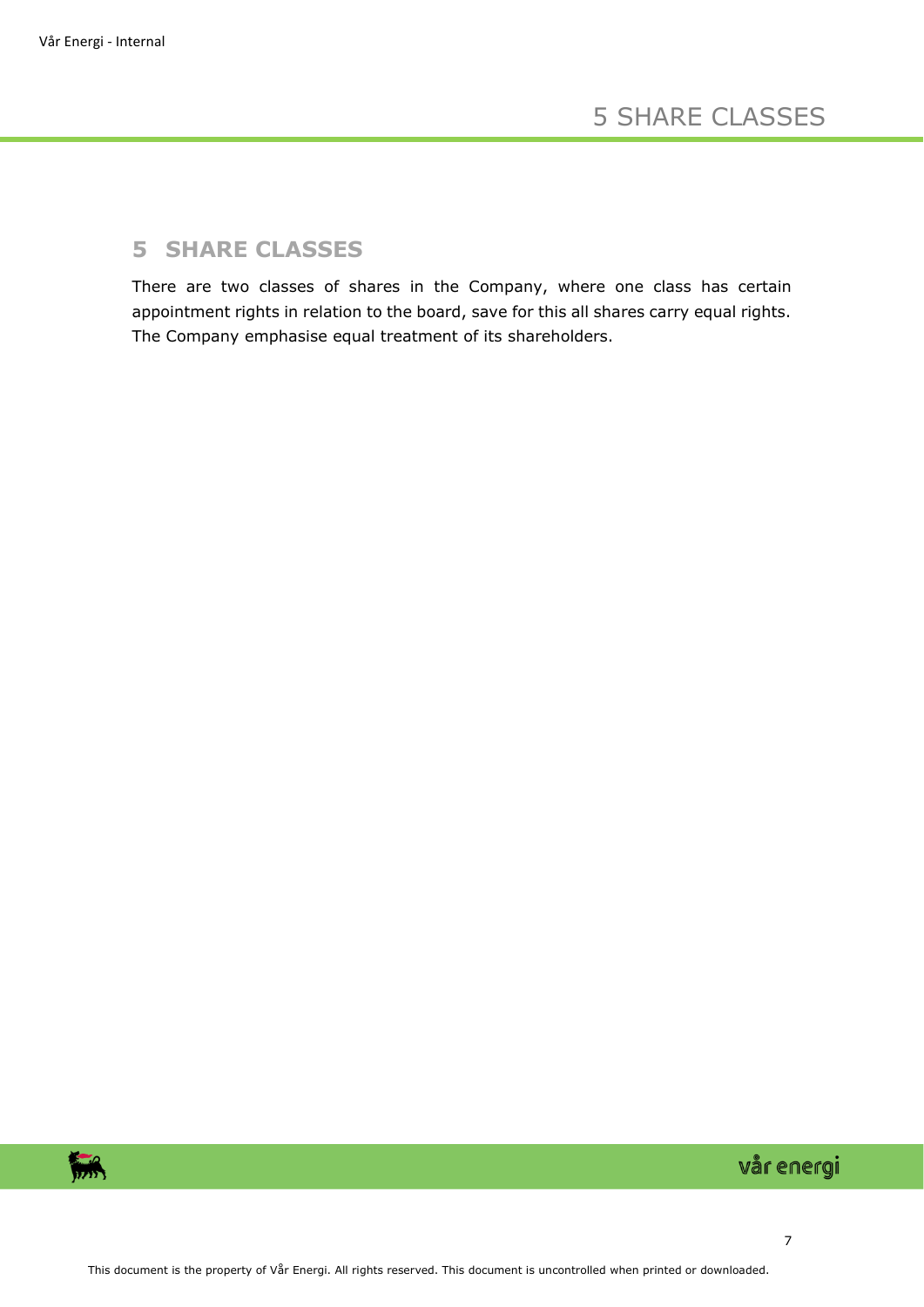## <span id="page-7-0"></span>**6 TRANSACTIONS WITH RELATED PARTIES**

Any transactions, agreements or arrangements between the Group and the Company's shareholders, members of the Board, members of the executive management team or close associates of any such parties may only be entered into as part of the ordinary course of business and on arm's length market terms. All such transactions shall, where relevant, comply with the procedures set out in the Norwegian Public Limited Liability Companies Act and the Norwegian Code of Practice for Corporate Governance. According to the Norwegian Code of Practice for Corporate Governance, the Board shall, in principle, arrange for a valuation to be obtained from an independent third party for transactions with related parties, including agreements that are considered immaterial. The Company's financial statements shall provide further information about transactions with related parties in accordance with applicable accounting principles.

Board members shall immediately notify the Board and members of the executive management team shall immediately notify the CEO (who, where relevant, will notify the Board) if they have any material direct or indirect interest in any transaction entered into by the Group.

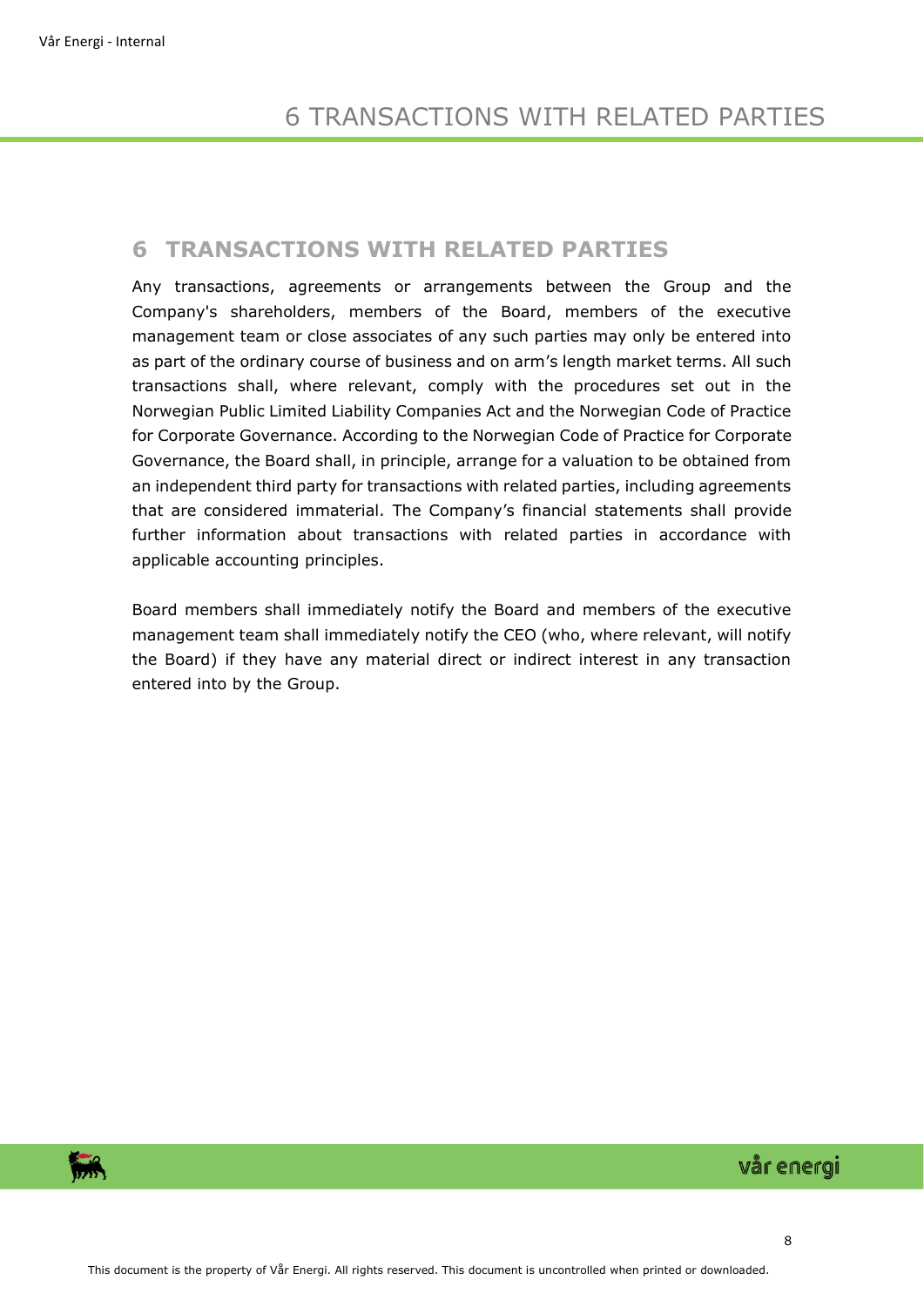# 7 TRANSFER OF SHARES

# <span id="page-8-0"></span>**7 TRANSFER OF SHARES**

The shares of the Company are freely transferable.

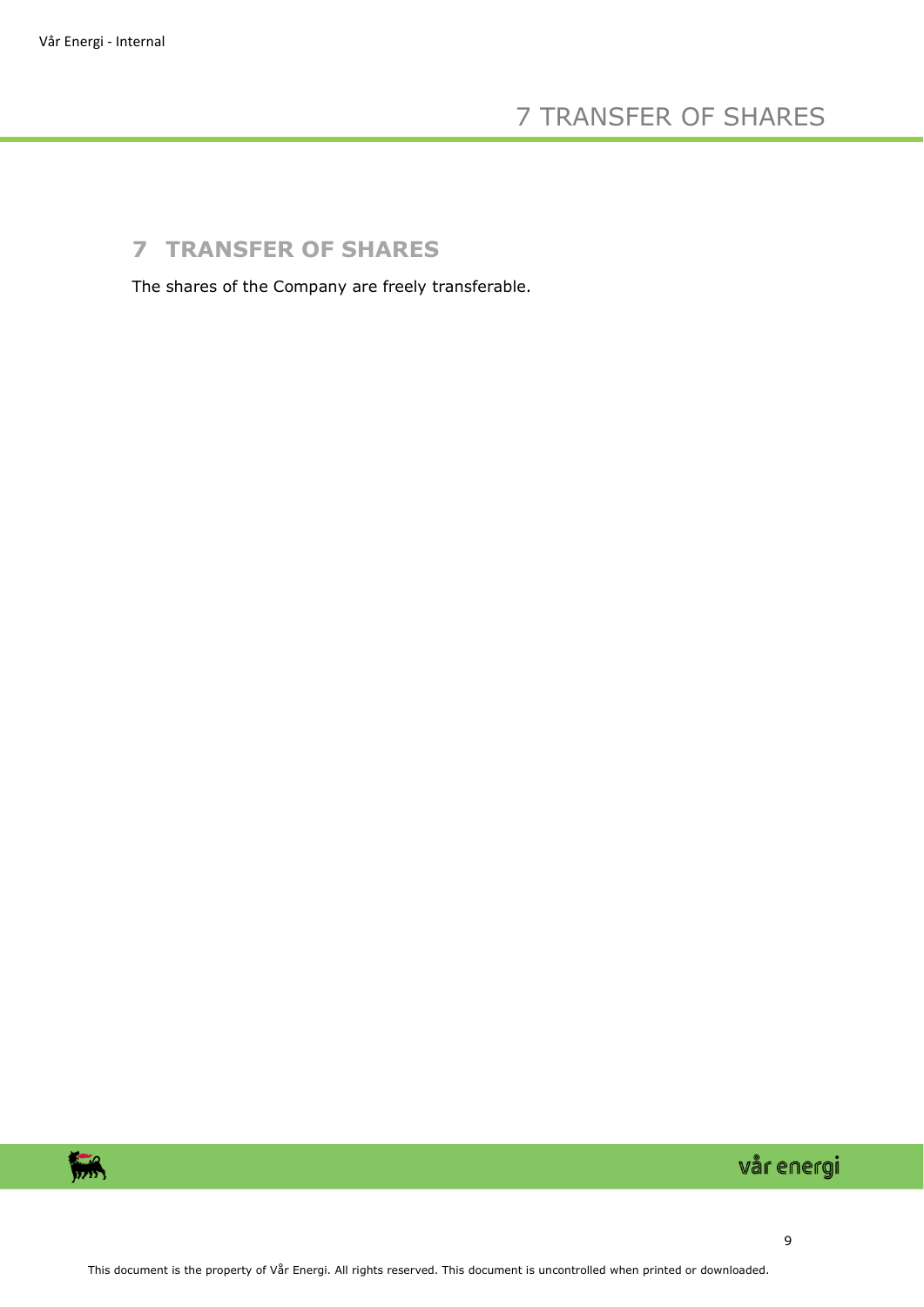## <span id="page-9-0"></span>**8 THE GENERAL MEETING**

All shareholders have the right to participate in the general meetings of the Company, which exercise the highest authority of the Company. The annual general meeting shall normally be held before 31 May each year.

The full notice for general meetings shall be sent to shareholders no later than 21 calendar days prior to the meeting. The notices for such meetings shall include documents providing the shareholders with sufficient details in order for the shareholders to make an assessment of all the cases to be considered as well as all relevant information regarding procedures of attendance and voting. The notice and the documents may be sent to or made available for the shareholders by electronic communication, to the extent allowed in the Company's articles of association. Representatives from the Board and the Company's auditor will normally be present at general meetings.

Notices for general meetings shall provide information on the procedures shareholders shall observe in order to participate in and vote at the general meeting. The notices will also set out: (i) the procedure for representation at the meeting through a proxy, including a form to appoint a proxy, and (ii) the right for shareholders to propose resolutions in respect of matters to be dealt with by the general meeting.

The cut-off for confirmation of attendance shall be set as short as practically possible and the Board will arrange matters so that shareholders who are unable to attend in person, will be able to vote by proxy. A form of proxy will be distributed with the notice.

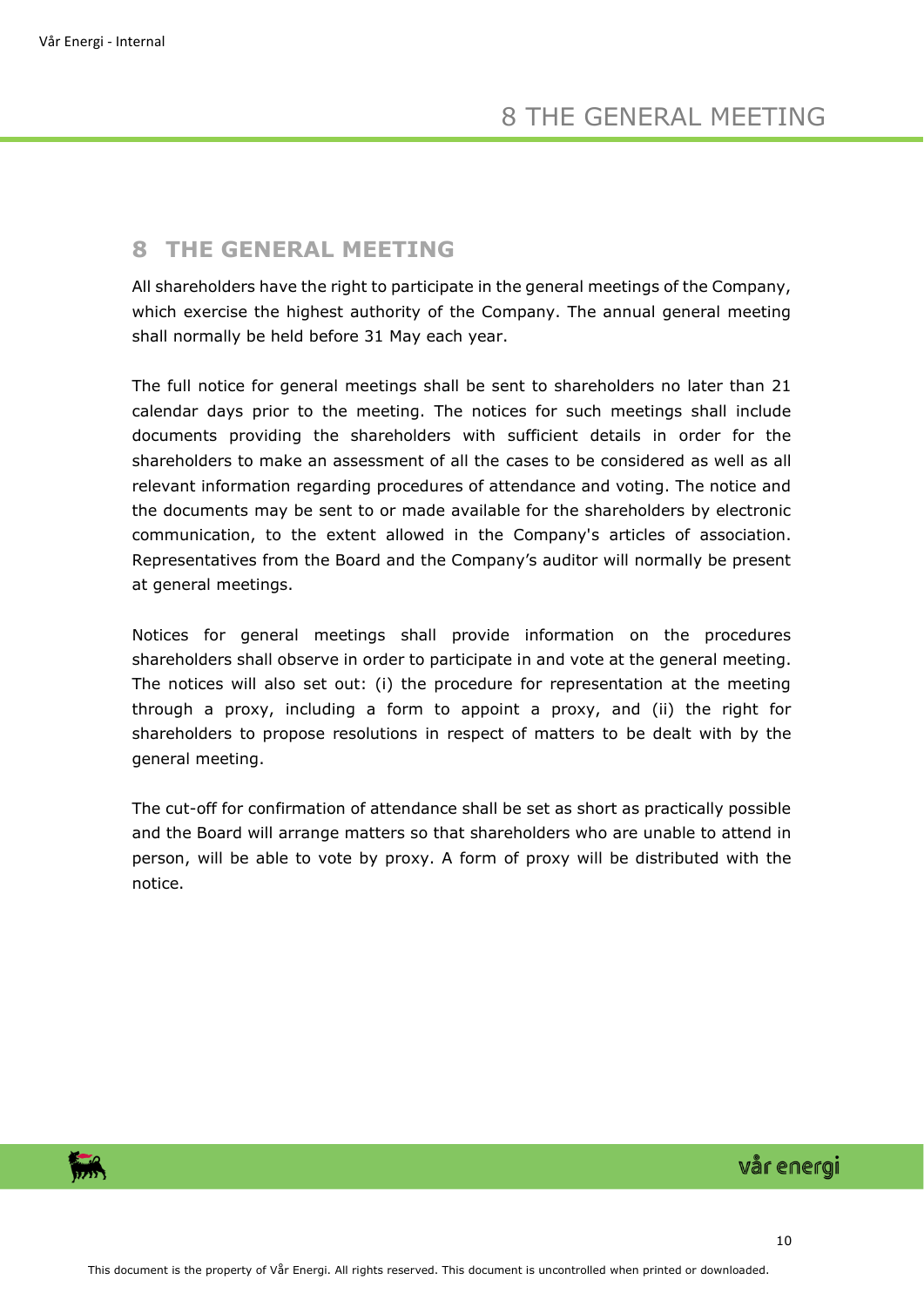#### <span id="page-10-0"></span>**9 THE BOARD – COMPOSITION**

In appointing members to the Board, other than those to be appointed by the holder of B shares, it is emphasised that the Board shall have the necessary competence to independently evaluate the subject presented by the executive management team. It is also considered important that the Board can function well as a team. Board members shall be elected for periods not exceeding two years at a time, with the possibility of re-election. Board members are encouraged to own shares in the Company.

The Board shall comply with all applicable requirements as set out in the Norwegian Public Limited Liability Companies Act and the listing rules of Oslo Børs. Acknowledging that the Board is ultimately appointed by and at the shareholders' discretion, the composition of the Board should also seek to comply with the recommendations set out in the Norwegian Code of Practice for Corporate Governance.

The Company does not have a corporate assembly.

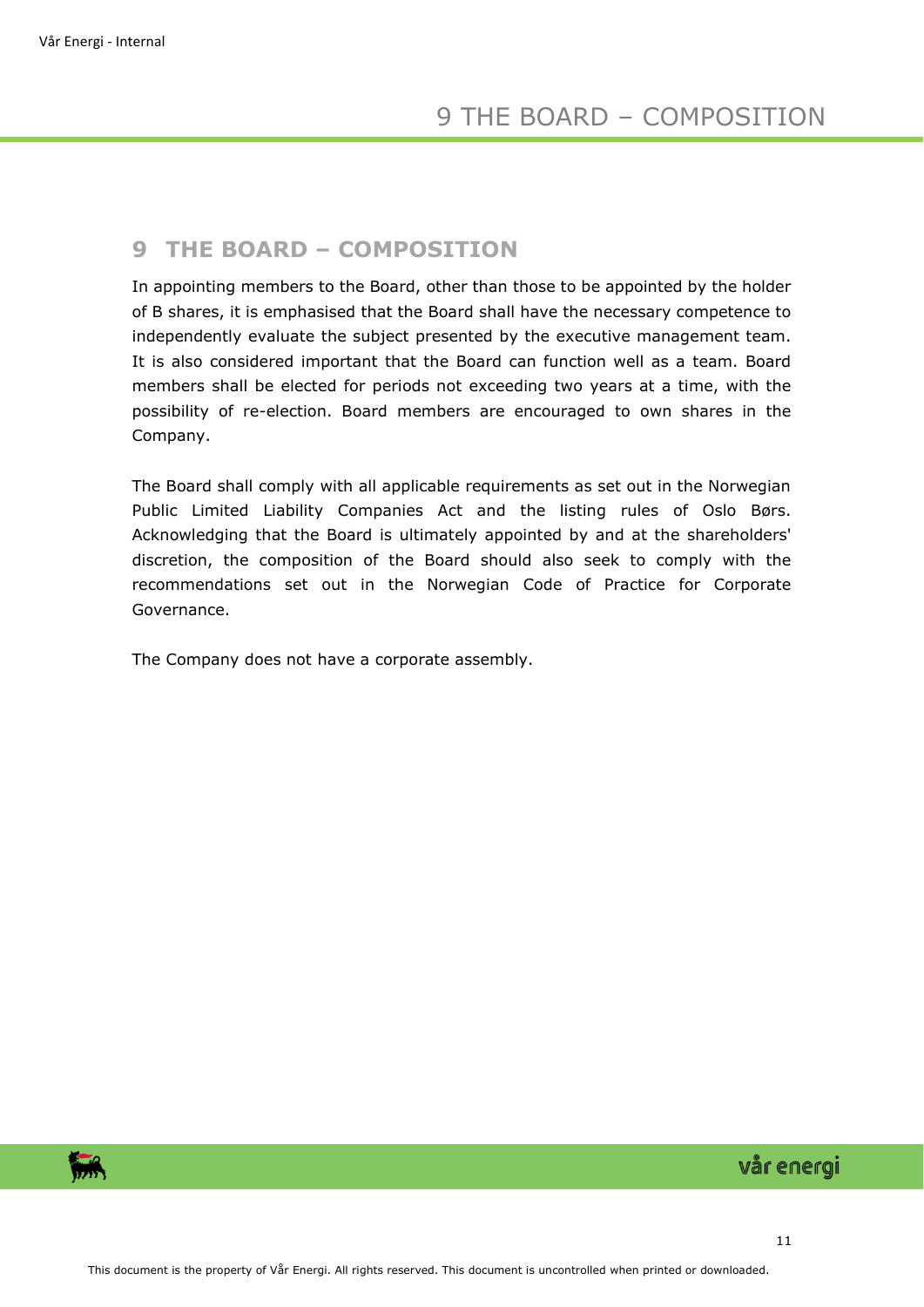## <span id="page-11-0"></span>**10NOMINATION COMMITTEE**

The Company shall have an election committee as set out in the articles of association. The members of the nomination committee should be elected to take into account the interests of shareholders in general, and the majority of the election committee should be independent of the Board and the executive management team. Members of the Board and the executive management team should not be members of the election committee. Instructions for the election committee has been issued and approved by the Company's general meeting.

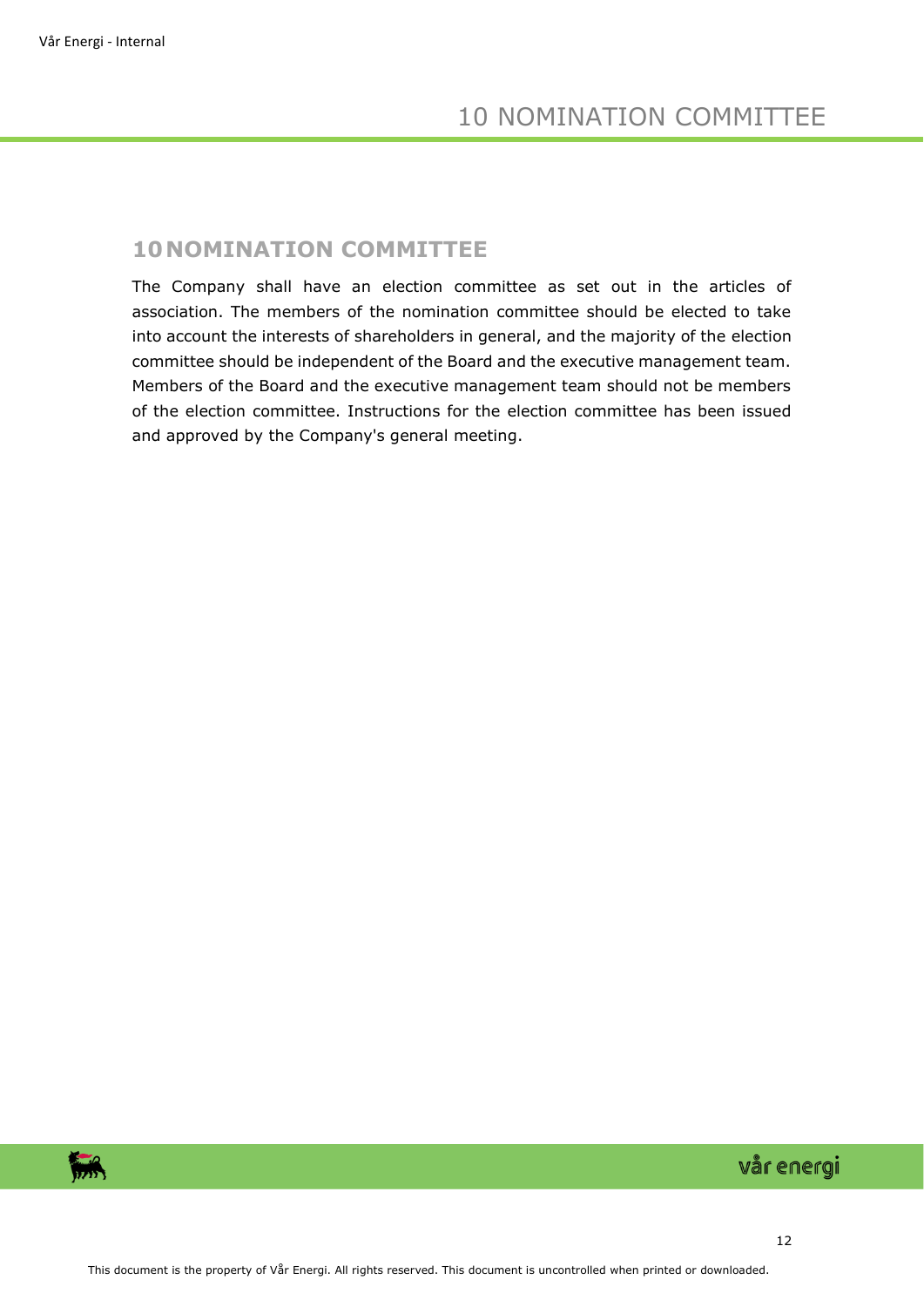## <span id="page-12-0"></span>**11 SUB-COMMITTEES OF THE BOARD**

The Company have established an audit committee in accordance with the rules of the Norwegian Public Limited Liability Companies Act and the listing rules of Oslo Børs. Instructions to the Audit Committee have been put in place by the Board.

The Board has established a remuneration committee. The remuneration committee shall review and recommend to the Board the remuneration policies/framework for the Company's Executive/Senior Management, and provide general advice related to compensation.

The Board has also established a safety & sustainability committee to assist the Board in reviewing the performance of the Company within safety and sustainability.

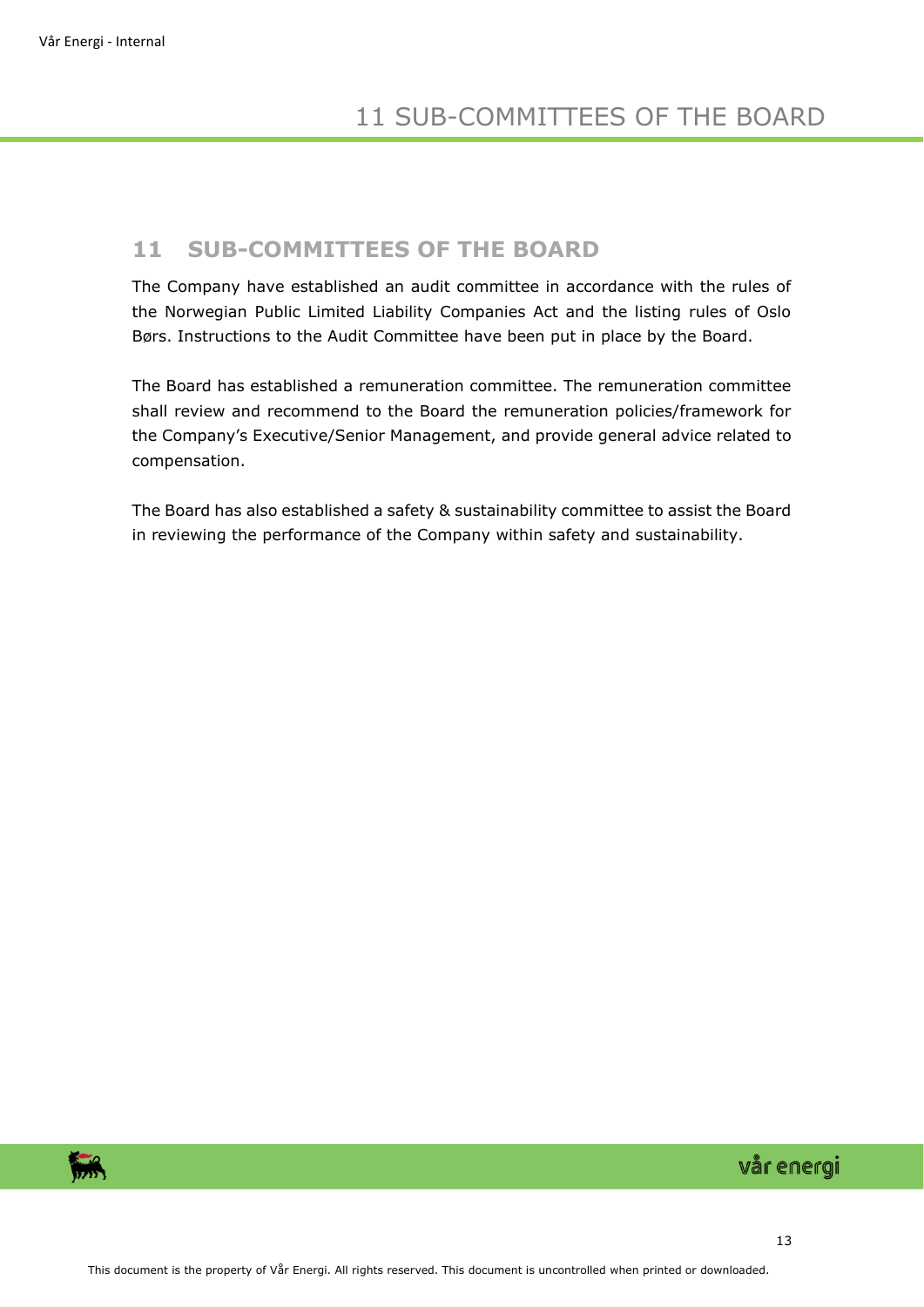## <span id="page-13-0"></span>**12 RESPONSIBILITY OF THE BOARD OF DIRECTORS**

The Board shall prepare an annual plan for its work with special emphasis on goals and strategy. The Board's primary responsibilities shall be (i) participating in the development and approval of the Company's strategy, (ii) performing necessary control functions and (iii) acting as an advisory body for the executive management team. Its duties are not static, and the focus will depend on the Company's ongoing needs. The Board is also responsible for ensuring that the operation of the Company is compliant with the Company's values and ethical guidelines. The chair of the Board is responsible for ensuring that the Board's work is performed in an effective and correct manner.

The Board shall ensure that the Company has a proper management with internal distribution of responsibilities and duties. A division of work has been established between the Board and the executive management team. The CEO is responsible for the executive management of the Company.

All members of the Board shall regularly receive information about the Company's operational and financial development. The Company's strategies shall regularly be subject to review and evaluation by the Board.

The Board shall prepare an annual evaluation of its work.

Reference is further made to the Rules of Procedures for the Board of Directors of Vår Energi ASA.

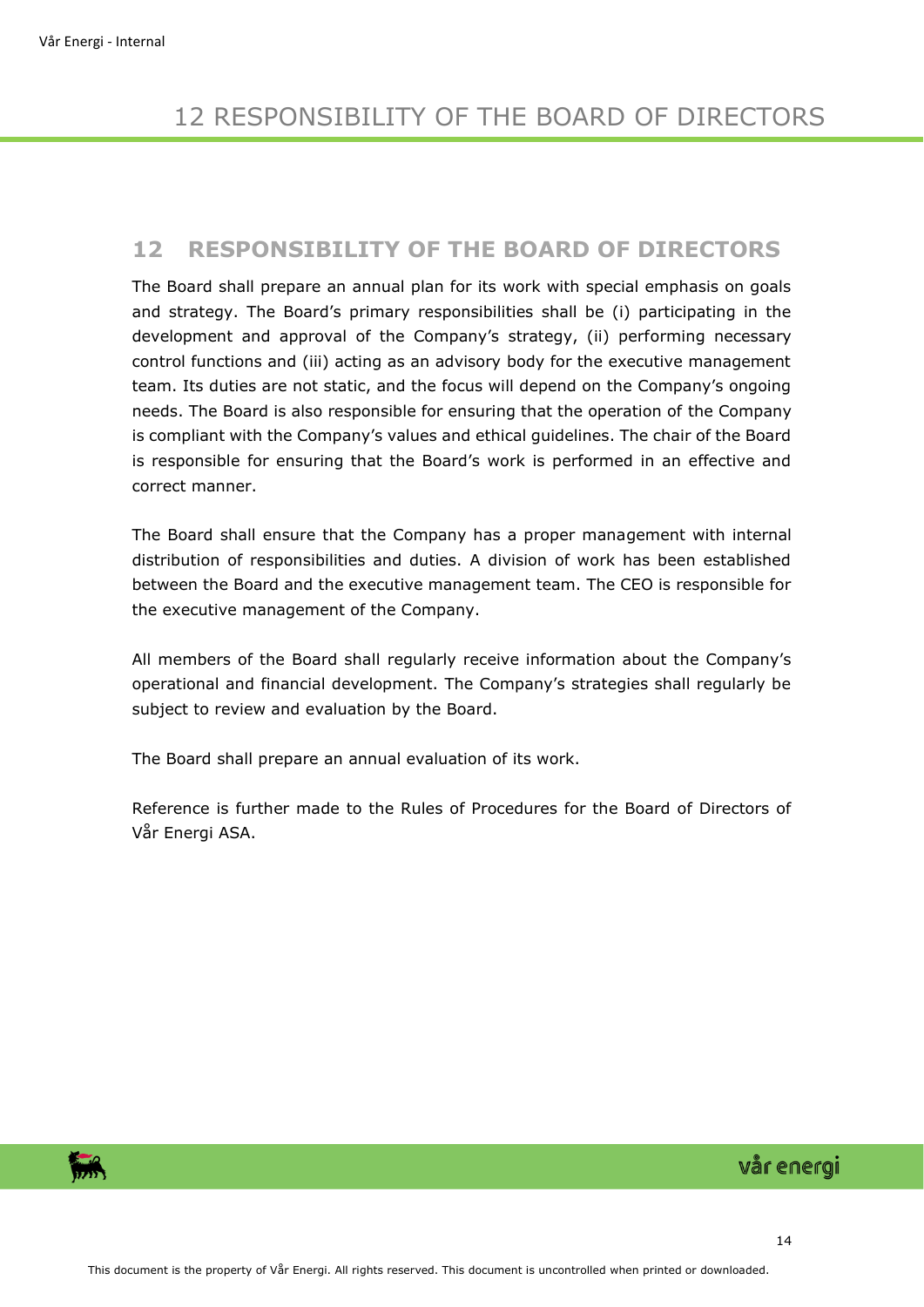#### <span id="page-14-0"></span>**13 RISK MANAGEMENT AND INTERNAL CONTROL**

The Board shall ensure that the Company has sound internal control and risk management routines that are appropriate in relation to the extent and nature of the Company's activities. Risk management and internal control routines shall also encompass the Company's corporate values and ethical guidelines. Reference is further made to the Policy on HSSEQ as approved by the Board on 16 September 2020.

The objective of the risk management and the internal control system is to manage exposure to risks in order to ensure successful conduct of the Company's business, to support the quality of its financial reporting and ensure compliance with laws and regulations.

The Board shall carry out an annual review of the Company's most important areas of exposure to risk and its internal control arrangements.

The Board shall provide an account in the annual report of the main features of the Company's internal control and risk management systems as they relate to the Company's financial reporting.

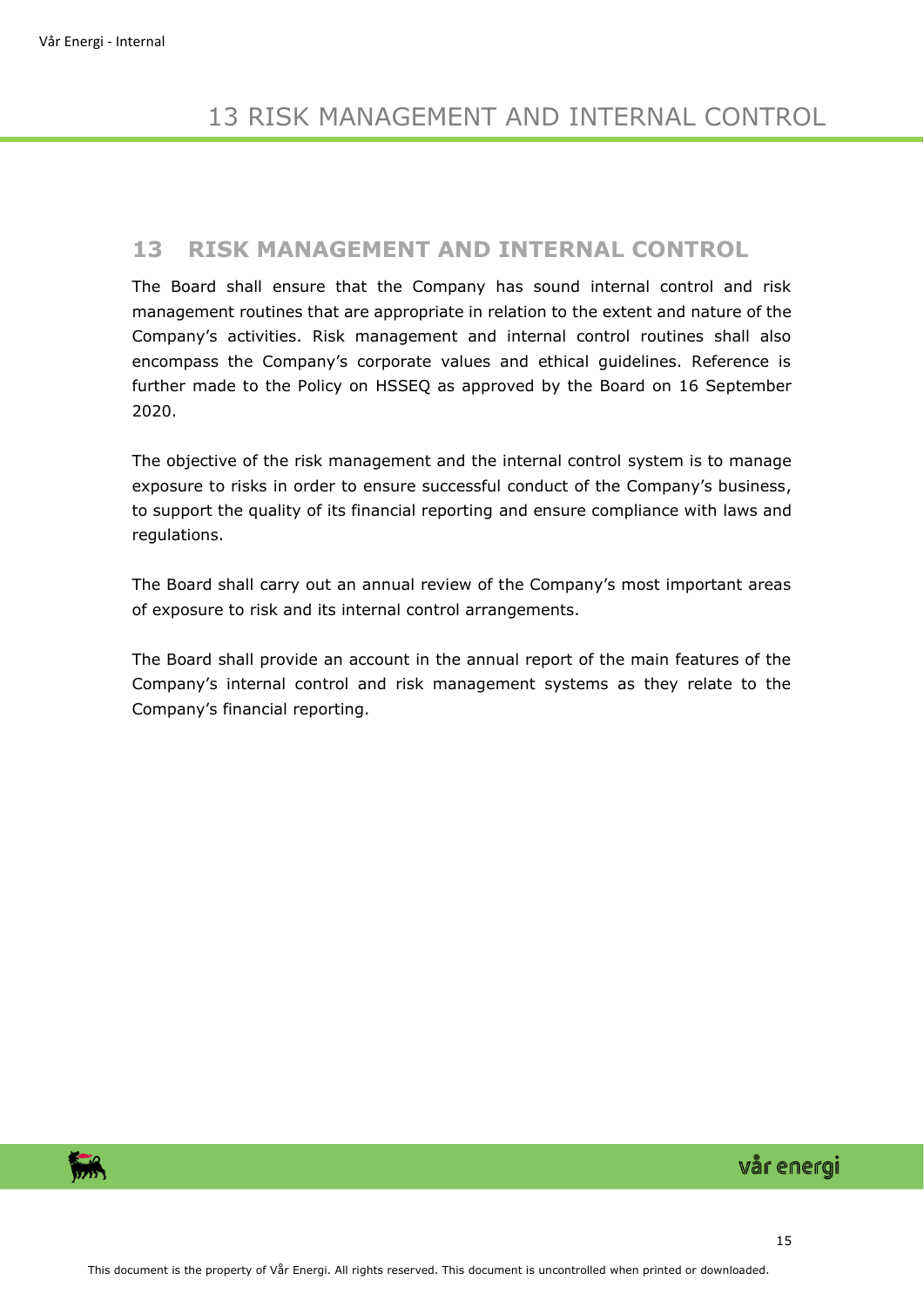#### <span id="page-15-0"></span>**14 BOARD REMUNERATION**

The general meeting shall determine the Board's remuneration annually, normally in advance. Remuneration of Board members shall be reasonable and based on the Board's responsibilities, work, time invested and the complexity of the enterprise. The Board shall be informed if individual Board members perform tasks for the Company other than exercising their role as Board members. Work in subcommittees may be compensated in addition to the remuneration received for Board membership.

The Company's financial statements shall provide information regarding the Board's remuneration.

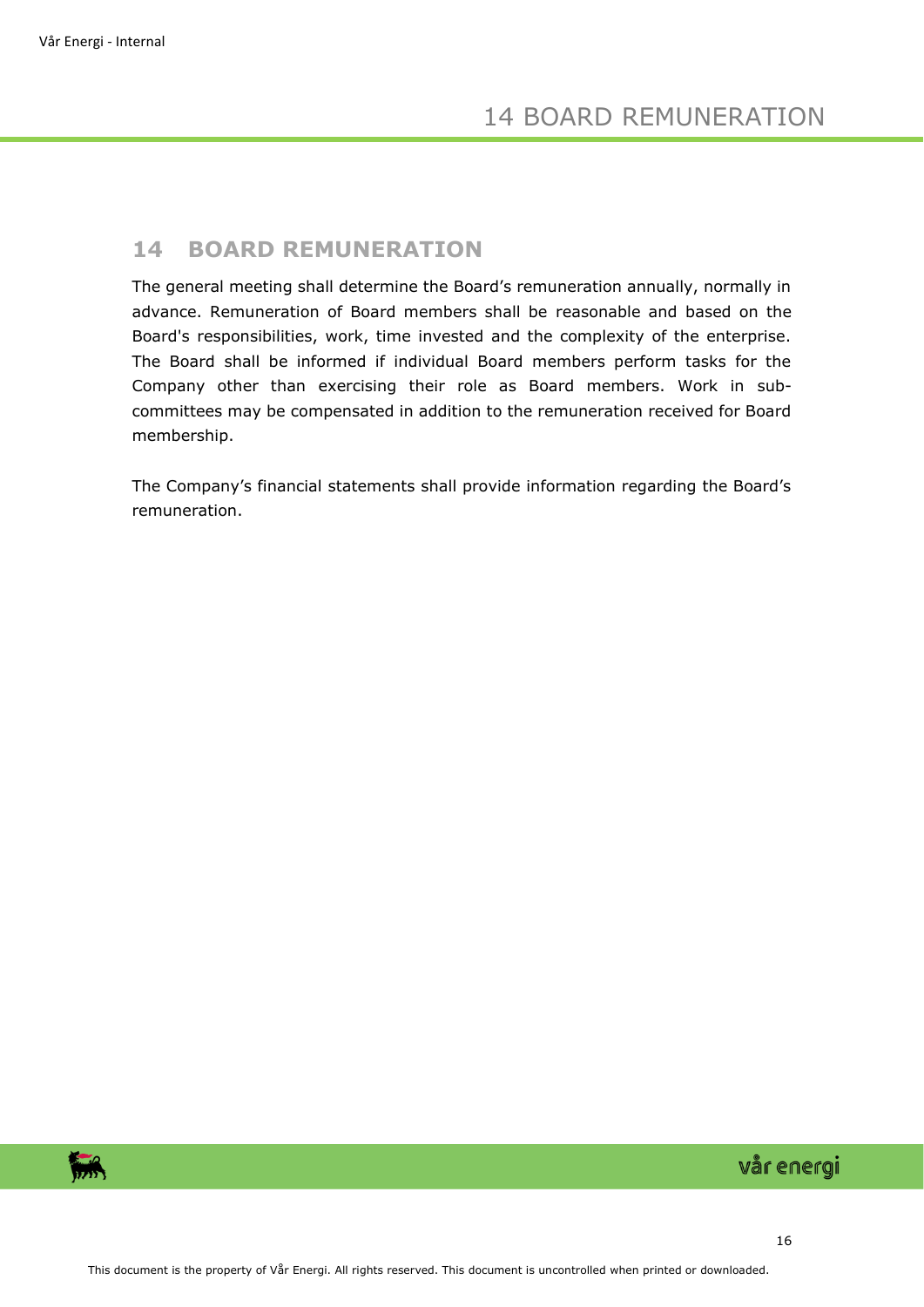#### <span id="page-16-0"></span>**15 REMUNERATION TO THE MANAGEMENT**

The Board decides the salary and other compensation to the CEO. The CEO's salary and bonus shall be determined on the basis of an evaluation by the Board, with emphasis on the CEO's and the Company's overall performance. Any fringe benefits shall be in line with market practice and should not be substantial in relation to the CEO's basic salary. The Board shall annually carry out an assessment of the salary and other remuneration to the CEO.

The CEO determines the remuneration of executive employees within the guidelines and instructions provided by the Board. The Board shall, based on proposal from the remuneration committee, issue guidelines for the remuneration of the executive management team. The guidelines shall lay down the main principles for the Company's management remuneration policy. The salary level should not be of a size that could harm the Company's reputation or above the norm in comparable companies. The salary level should, however, ensure that the Company is able to attract and retain executive employees with the desired expertise and experience.

The Company's financial statements shall provide further information about salary and other compensation to the CEO and the executive management team. The Company will also prepare annual guidelines on remuneration of senior executives in accordance with the Norwegian Public Limited Companies Act.

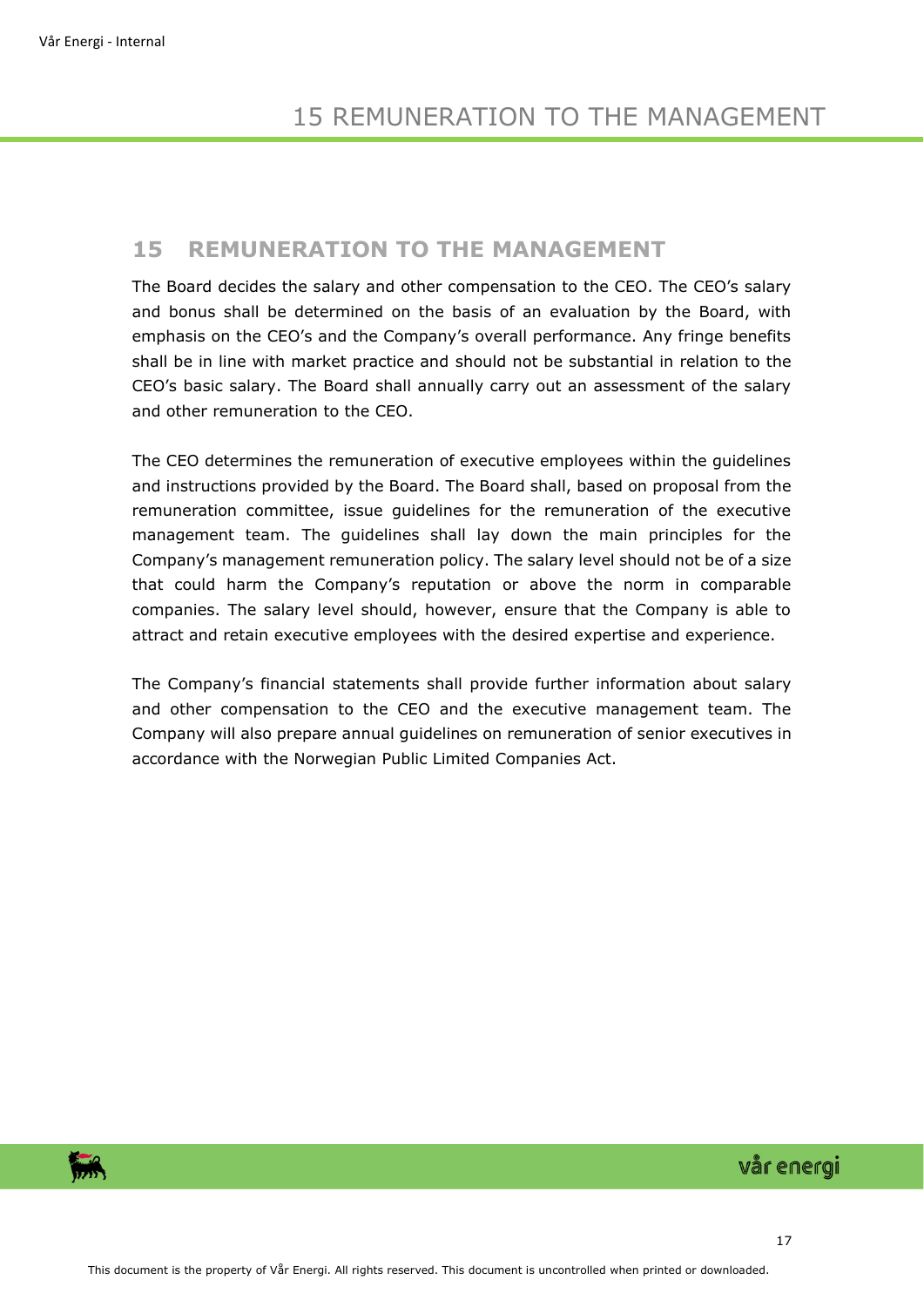## <span id="page-17-0"></span>**16 INFORMATION AND COMMUNICATION**

The Board and the executive management team assign considerable importance to giving the shareholders relevant and current information about the Company and its activity areas. Emphasis is placed on ensuring that the shareholders receive the same and simultaneous information. Reference is made to the Investor Relations Policy approved by the Board on 15 February 2022.

Sensitive information will be handled internally in a manner that minimizes the risk of leaks.

The Company shall have routines for who is allowed to speak on behalf of the Company on different subjects and who shall be responsible for submitting information to the market and investor community. The CEO, CFO and Head of Investor Relations will be the main contact persons of the Company in such respects.

The Board should ensure that the shareholders are given the opportunity to make known their points of view at and outside the general meeting.

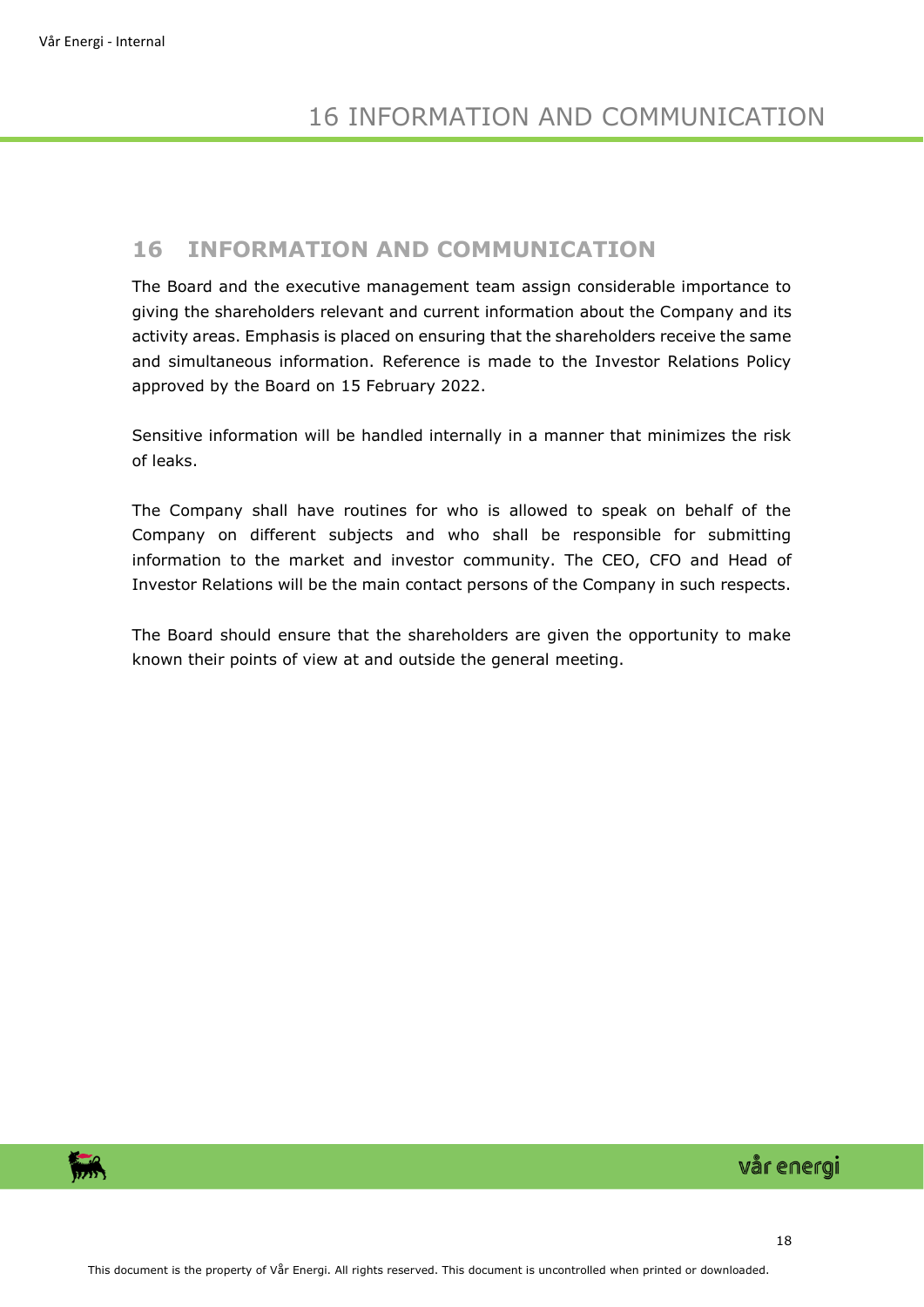## <span id="page-18-0"></span>**17 AUDITOR**

Each year, the auditor shall present to the Board a plan for the implementation of the audit work and a written confirmation that the auditor satisfies established requirements as to independence and objectivity.

The auditor shall be invited to be present at Board meetings where the annual accounts are dealt with. Whenever necessary, the Board and/or audit committee shall meet with the auditor to review the auditor's view on the Company's accounting principles, risk areas, internal control routines, etc.

The auditor should only be used as a financial advisor to the Company where such use does not affect or reasonably question the auditor's independence and objectiveness as auditor for the Company. Only the Company's CEO and/or CFO shall have the authority to enter into agreements in respect of such counselling assignments.

At the annual general meeting and/or in the annual financial statements, the Board shall present a review of the auditor's compensation as paid for auditory work required by law and remuneration associated with other concrete assignments.

In connection with the auditor's presentation to the Board of the annual work plan, the Board should specifically consider if the auditor to a satisfactory degree also carries out a control function.

The Board shall invite the auditor to attend all general meetings.

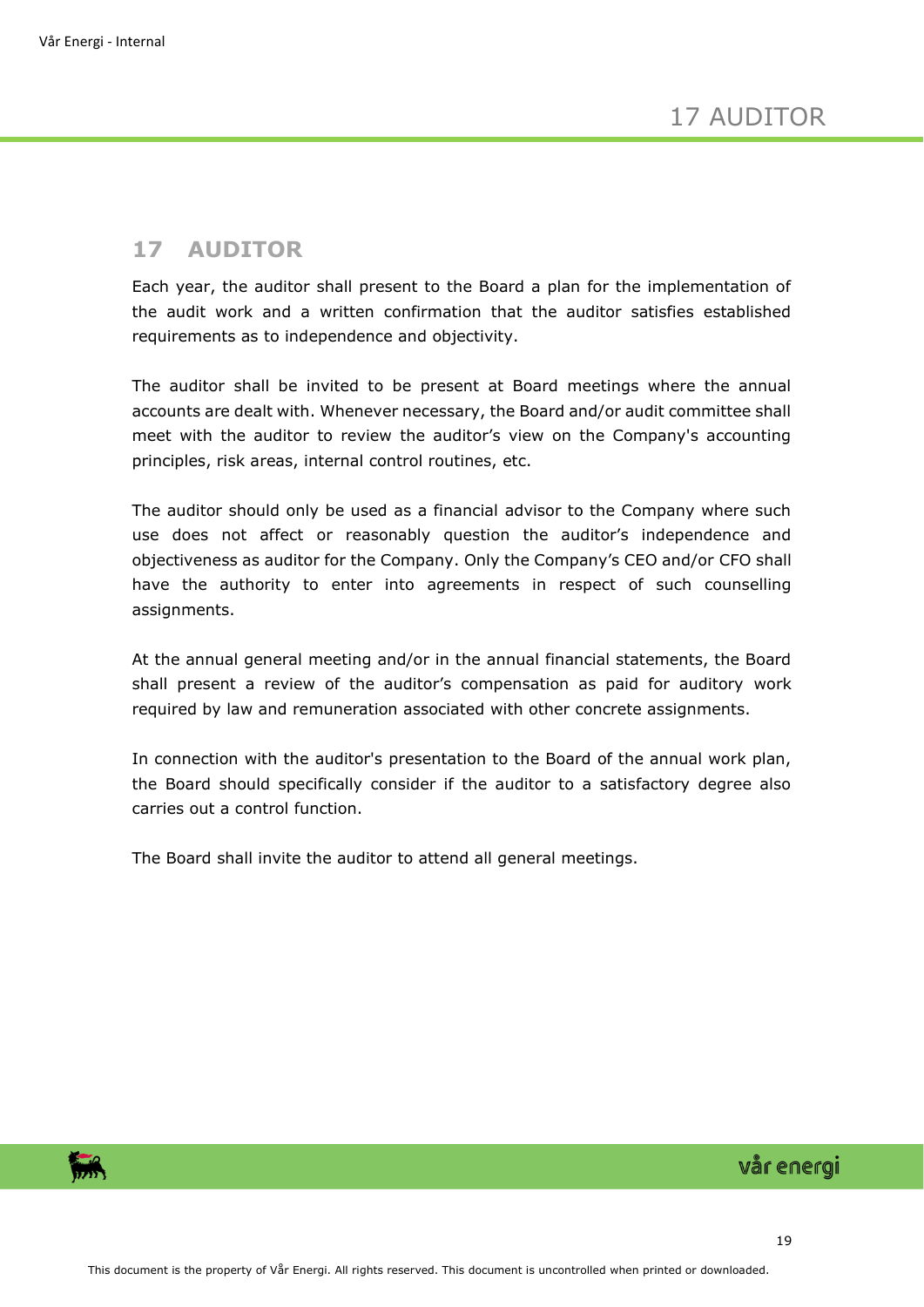## <span id="page-19-0"></span>**18 FINANCIAL POLICY**

The Company shall prepare a statement of its financial policy, providing details of the Company's handling of financial risks, hedging, funding policies, etc.